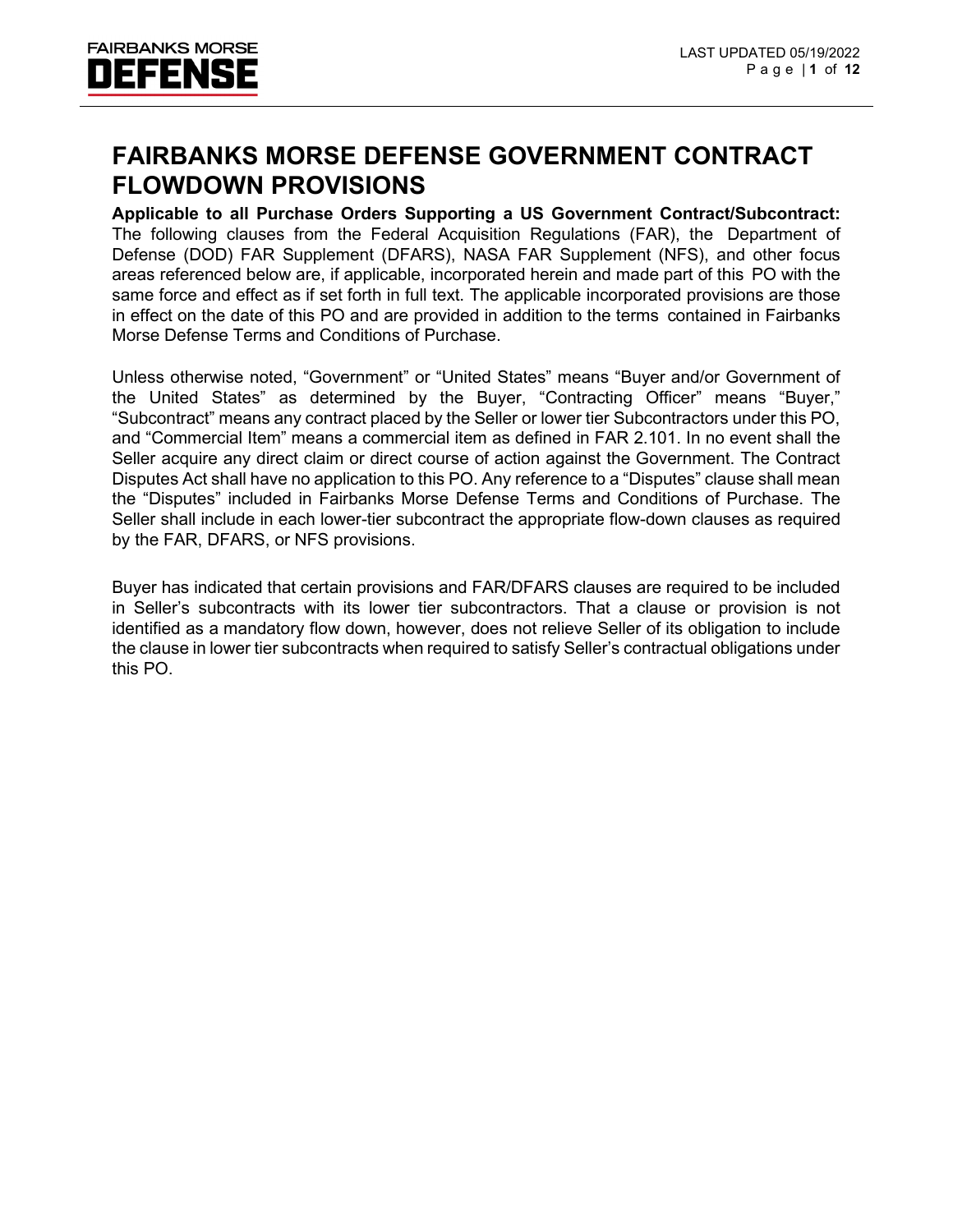

| <b>FLOW-</b>                 |                                                                                                        |
|------------------------------|--------------------------------------------------------------------------------------------------------|
| <b>DOWN</b>                  | <b>TITLE</b><br>*Denotes mandatory flow-down where applicable                                          |
| <b>CLAUSE</b>                |                                                                                                        |
| <b>DFARS</b>                 |                                                                                                        |
| 252.203-                     | Prohibition on Persons Convicted of Fraud or Other Defense Contract-Related Felonies                   |
| 7001*                        |                                                                                                        |
| <b>DFARS</b>                 |                                                                                                        |
| 252.203-                     | Requirement to Inform Employees of Whistleblower Rights                                                |
| 7002*                        |                                                                                                        |
| <b>DFARS</b>                 | Agency Office of the Inspector General                                                                 |
| 252.203-7003                 |                                                                                                        |
| <b>DFARS</b>                 |                                                                                                        |
| 252.203-                     | Display of Hotline Poster(s)                                                                           |
| 7004*                        |                                                                                                        |
| <b>DFARS</b>                 |                                                                                                        |
| 252.204-                     | Disclosure of Information                                                                              |
| 7000*                        |                                                                                                        |
| <b>DFARS</b>                 | Antiterrorism Awareness Training for Contractors                                                       |
| 252.204-7004                 |                                                                                                        |
| <b>DFARS</b>                 |                                                                                                        |
| 252.204-                     | Limitations on the Use and Disclosure of Third-Party Contractor Reported Cyber Incident Information    |
| 7009*                        |                                                                                                        |
| <b>DFARS</b>                 | Requirement for Contractor to Notify DoD if the Contractor's Activities are Subject to Reporting Under |
| 252.204-7010                 | the U.S.-International Atomic Energy Agency Additional Protocol                                        |
| <b>DFARS</b>                 |                                                                                                        |
| 252.204-                     | Safeguarding Covered Defense Information and Cyber Incident Reporting                                  |
| 7012*                        |                                                                                                        |
| <b>DFARS</b>                 |                                                                                                        |
| 252.204-                     | Limitations on the Use or Disclosure of Information by Litigation Support Contractors                  |
| 7014*                        |                                                                                                        |
| <b>DFARS</b>                 |                                                                                                        |
| 252.204-                     | Notice of Authorized Disclosure of Information for Litigation Support                                  |
| 7015*                        |                                                                                                        |
| <b>DFARS</b>                 |                                                                                                        |
| 252.204-                     | Prohibition on the Acquisition of Covered Defense Telecommunications Equipment or Services             |
| 7018*                        |                                                                                                        |
| <b>DFARS</b>                 |                                                                                                        |
| 252.208-                     | Intent to Furnish Precious Metals as Government-Furnished Material                                     |
| 7000*                        |                                                                                                        |
| <b>DFARS</b><br>252.209-7004 | Organizational Conflict of Interest-Major Defense Acquisition Program                                  |
| <b>DFARS</b>                 |                                                                                                        |
| 252.211-                     |                                                                                                        |
| 7003*                        | Item Unique Identification and Valuation                                                               |
| <b>DFARS</b>                 |                                                                                                        |
| 252.211-7006                 | Passive Radio Frequency Identification                                                                 |
| <b>DFARS</b>                 |                                                                                                        |
| 252.211-7007                 | <b>Reporting of Government-Furnished Property</b>                                                      |
| <b>DFARS</b>                 |                                                                                                        |
| 252.215-7008                 | Only One Offer                                                                                         |
|                              |                                                                                                        |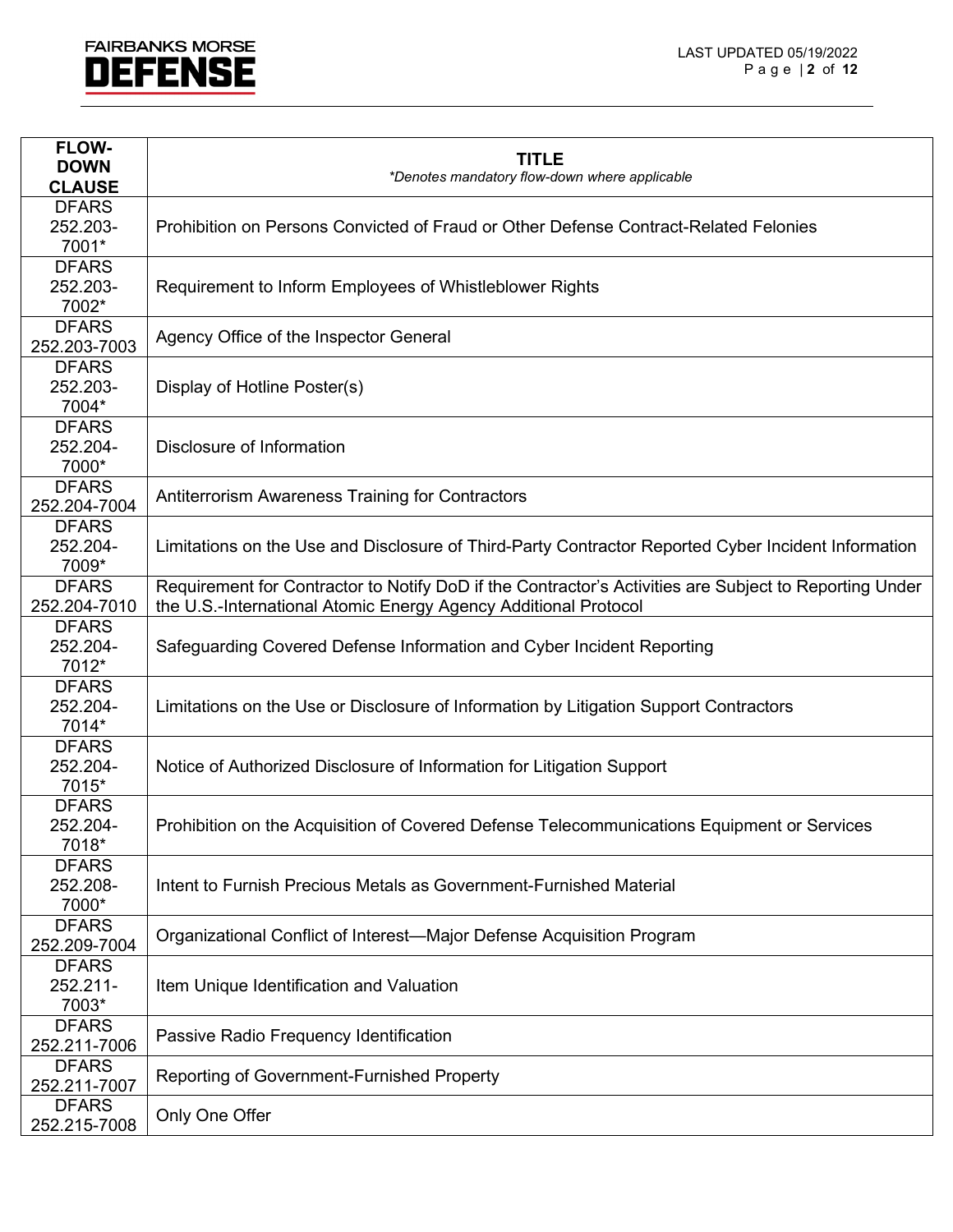| <b>DFARS</b><br>252.219-<br>7003* | <b>Small Business Subcontracting Plan (DoD Contracts)</b>                                                     |
|-----------------------------------|---------------------------------------------------------------------------------------------------------------|
| <b>DFARS</b><br>252.219-7004      | <b>Small Business Subcontracting Plan (Test Program)</b>                                                      |
| <b>DFARS</b><br>252.222-7002      | Compliance with Local Labor Laws (Overseas)                                                                   |
| <b>DFARS</b><br>252.222-<br>7006* | Restrictions on the Use of Mandatory Arbitration Agreements                                                   |
| <b>DFARS</b><br>252.223-7001      | <b>Hazard Warning Labels</b>                                                                                  |
| <b>DFARS</b><br>252.223-<br>7006* | Prohibition on Storage, Treatment, and Disposal of Toxic or Hazardous Materials                               |
| <b>DFARS</b><br>252.223-<br>7008* | Prohibition of Hexavalent Chromium                                                                            |
| <b>DFARS</b><br>252.223-7999      | Ensuring Adequate COVID Safety Protocols for Federal Contractors                                              |
| <b>DFARS</b><br>252.225-<br>7001* | Buy American Act and Balance of Payments Program                                                              |
| <b>DFARS</b><br>252.225-7002      | Qualifying Country Sources as Subcontractors                                                                  |
| <b>DFARS</b><br>252.225-7004      | Report of Intended Performance Outside the United States and Canada—Submission after Award                    |
| <b>DFARS</b><br>252.225-<br>7007* | Prohibition on Acquisition of United States Munitions List Items from Communist Chinese Military<br>Companies |
| <b>DFARS</b><br>252.225-<br>7008* | Restriction on Acquisition of Specialty Metals                                                                |
| <b>DFARS</b><br>252.225-<br>7009* | Restriction on Acquisition of Certain Articles Containing Specialty Metals                                    |
| <b>DFARS</b><br>252.225-<br>7010* | Commercial Derivative Military Article - Specialty Metals Compliance Certificate                              |
| <b>DFARS</b><br>252.225-7012      | Preference for Certain Domestic Commodities                                                                   |
| <b>DFARS</b><br>252.225-<br>7013* | Duty-Free Entry                                                                                               |
| <b>DFARS</b><br>252.225-7015      | Restriction on Acquisition of Hand or Measuring Tools                                                         |
| <b>DFARS</b><br>252.225-<br>7016* | Restriction on Acquisition of Ball and Roller Bearings                                                        |
| <b>DFARS</b><br>252.225-<br>7019* | Restriction on Acquisition of Anchor and Mooring Chain                                                        |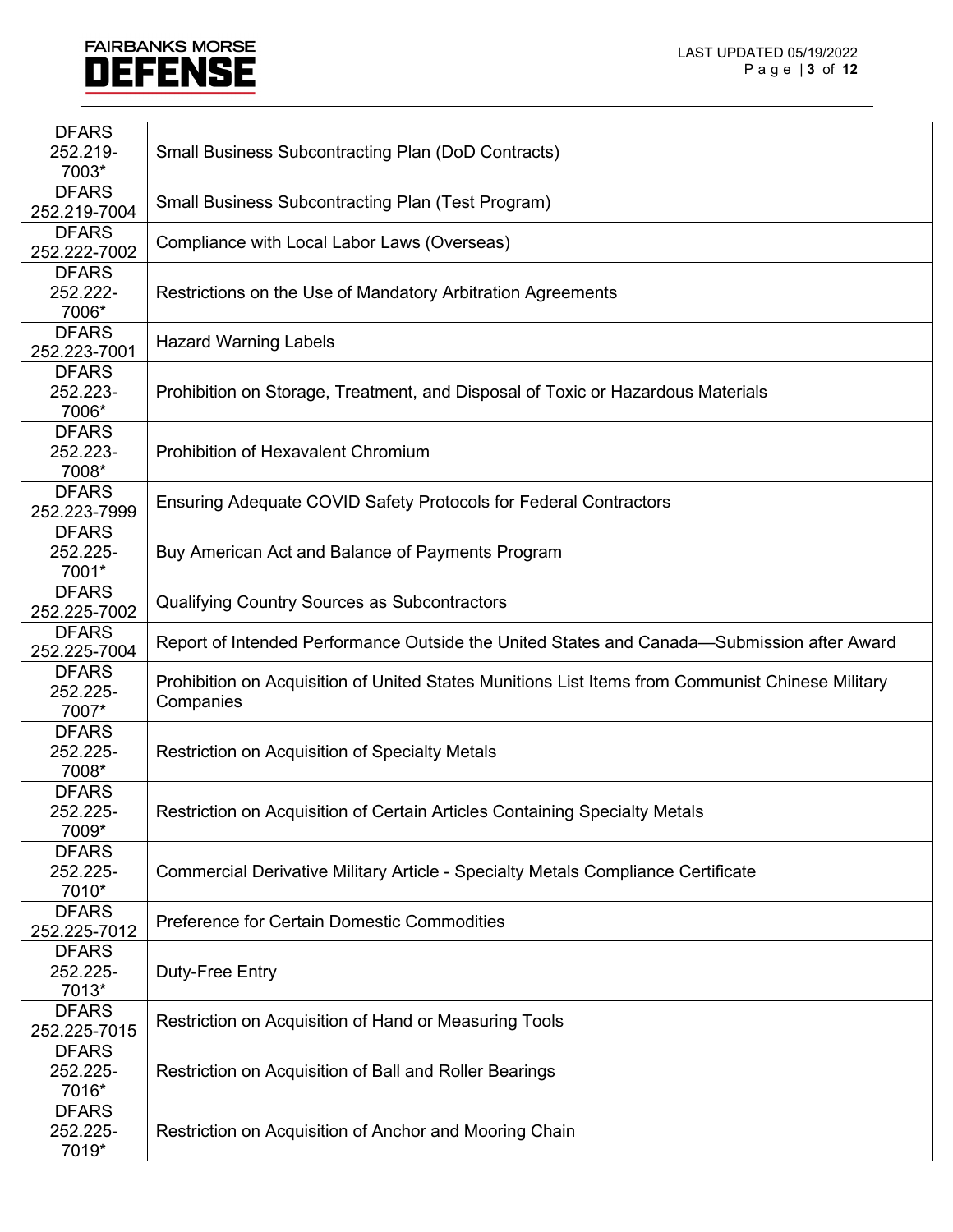| <b>DFARS</b><br>252.225-7021 | <b>Trade Agreements</b>                                                                           |
|------------------------------|---------------------------------------------------------------------------------------------------|
| <b>DFARS</b>                 |                                                                                                   |
| 252.225-                     | Restrictions on Acquisition of Forgings                                                           |
| 7025*                        |                                                                                                   |
| <b>DFARS</b>                 |                                                                                                   |
| 252.225-7026                 | Acquisition Restricted to Products or Services from Afghanistan                                   |
| <b>DFARS</b>                 |                                                                                                   |
| 252.225-7027                 | Restriction on Contingent Fees for Foreign Military Sales                                         |
| <b>DFARS</b>                 |                                                                                                   |
| 252.225-                     | <b>Exclusionary Policies and Practices of Foreign Governments</b>                                 |
| 7028*                        |                                                                                                   |
| <b>DFARS</b>                 |                                                                                                   |
| 252.225-                     | Restriction on Acquisition of Carbon Alloy and Armor Steel Plate                                  |
| 7030*                        |                                                                                                   |
| <b>DFARS</b>                 |                                                                                                   |
| 252.225-                     | Waiver of United Kingdom Levies                                                                   |
| 7033*                        |                                                                                                   |
| <b>DFARS</b>                 |                                                                                                   |
| 252.225-                     | Buy American Act - Free Trade Agreements - Balance of Payments Program                            |
| 7036*                        |                                                                                                   |
| <b>DFARS</b>                 | Restriction on Acquisition of Air Circuit Breakers                                                |
| 252.225-7038                 |                                                                                                   |
| <b>DFARS</b>                 | Contractor Personnel Supporting U.S. Armed Forces Deployed Outside the United States              |
| 252.225-7040<br><b>DFARS</b> |                                                                                                   |
| 252.225-7042                 | <b>Authorization to Perform</b>                                                                   |
| <b>DFARS</b>                 |                                                                                                   |
| 252.225-                     | Antiterrorism/Force Protection for Defense Contractors Outside the United States                  |
| 7043*                        |                                                                                                   |
| <b>DFARS</b>                 |                                                                                                   |
| 252.225-                     | <b>Export-Controlled Items</b>                                                                    |
| 7048*                        |                                                                                                   |
| <b>DFARS</b>                 |                                                                                                   |
| 252.225-7052                 | Restriction on the Acquisition of Certain Magnets, Tantalum, and Tungsten                         |
| <b>DFARS</b>                 |                                                                                                   |
| 252.226 -                    | Utilization of Indian Organizations, Indian-Owned Economic Enterprises, and Native Hawaiian Small |
| 7001*                        | <b>Business Concerns</b>                                                                          |
| <b>DFARS</b>                 |                                                                                                   |
| 252.227-                     | Rights in Technical Data - Noncommercial Items                                                    |
| 7013*                        |                                                                                                   |
| <b>DFARS</b>                 | Rights in Noncommercial Computer Software and Noncommercial Computer Software                     |
| 252.227-                     | Documentation                                                                                     |
| 7014*                        |                                                                                                   |
| <b>DFARS</b>                 |                                                                                                   |
| 252.227-                     | Technical Data - Commercial Items                                                                 |
| 7015*                        |                                                                                                   |
| <b>DFARS</b>                 |                                                                                                   |
| 252.227-                     | Rights in Bid or Proposal Information                                                             |
| 7016*                        |                                                                                                   |
| <b>DFARS</b>                 |                                                                                                   |
| 252.227-                     | Validation of Asserted Restrictions - Computer Software                                           |
| 7019*                        |                                                                                                   |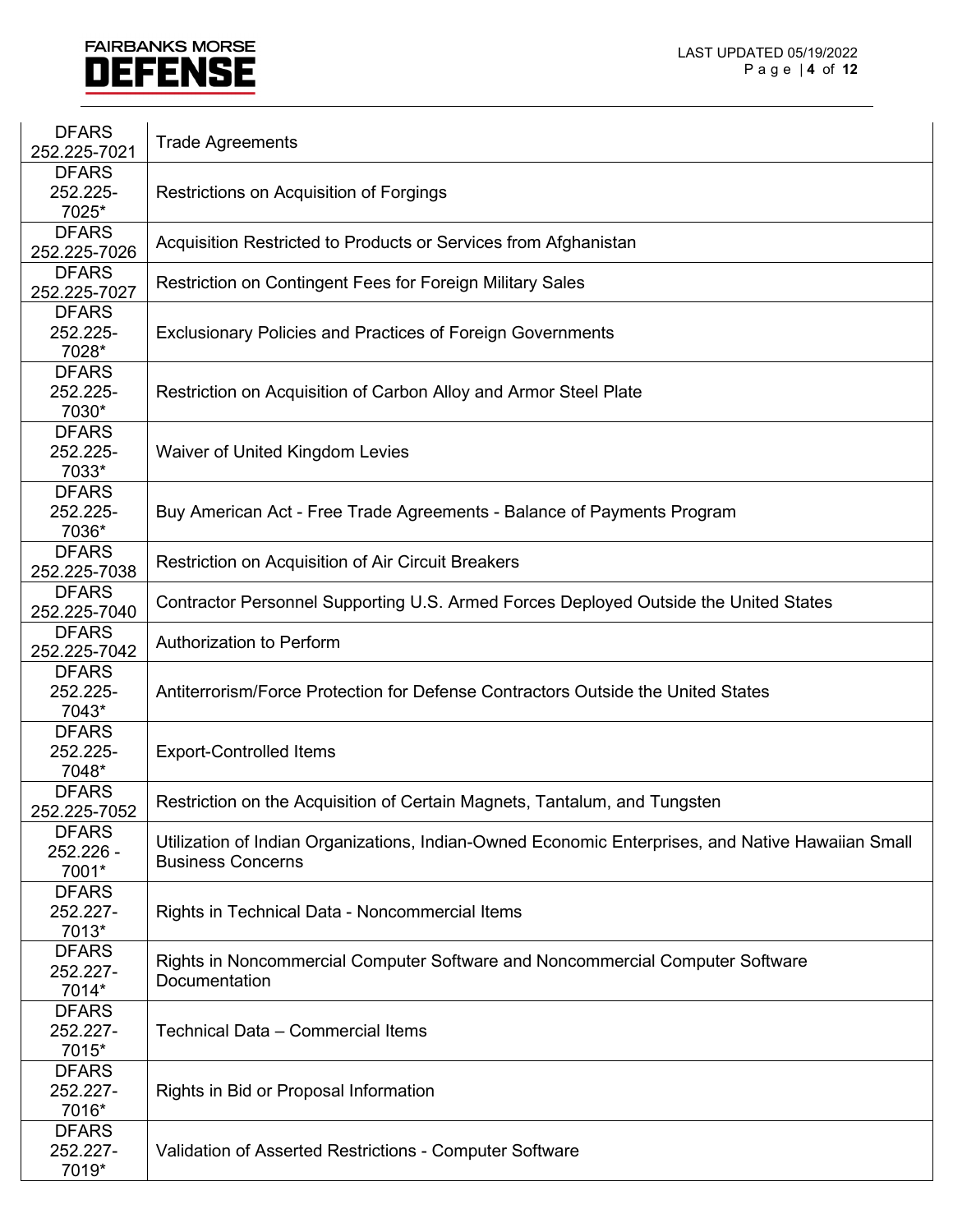| <b>DFARS</b><br>252.227-<br>7025* | Limitations on the Use or Disclosure of Government Furnished Information Marked with Restrictive<br>Legends |
|-----------------------------------|-------------------------------------------------------------------------------------------------------------|
| <b>DFARS</b><br>252.227-7026      | Deferred Delivery of Technical Data or Computer Software                                                    |
| <b>DFARS</b><br>252.227-7027      | Deferred Ordering of Technical Data or Computer Software                                                    |
| <b>DFARS</b><br>252.227-7028      | Technical Data or Computer Software Previously Delivered to the Government                                  |
| <b>DFARS</b><br>252.227-<br>7030* | Technical Data - Withholding of Payment                                                                     |
| <b>DFARS</b><br>252.227-<br>7037* | Validation of Restrictive Markings on Technical Data                                                        |
| <b>DFARS</b><br>252.227-<br>7038* | Patent Rights—Ownership by the Contractor (Large Business)                                                  |
| <b>DFARS</b><br>252.227-7039      | Patents-Reporting of Subject Inventions                                                                     |
| <b>DFARS</b><br>252.228-7000      | <b>Reimbursement for War-Hazard Losses</b>                                                                  |
| <b>DFARS</b><br>252.228-<br>7001* | <b>Ground and Flight Risk</b>                                                                               |
| <b>DFARS</b><br>252.228-7003      | <b>Capture and Detention</b>                                                                                |
| <b>DFARS</b><br>252.228-<br>7005* | Accident Reporting and Investigation Involving Aircraft, Missiles and Space Launch Vehicles                 |
| <b>DFARS</b><br>252.229-<br>7011* | Reporting of Foreign Taxes - U.S. Assistance Programs                                                       |
| <b>DFARS</b><br>252.231-7000      | <b>Supplemental Cost Principles</b>                                                                         |
| <b>DFARS</b><br>252.232-7017      | Accelerating Payments to Small Business Subcontractors—Prohibition on Fees and Consideration                |
| <b>DFARS</b><br>252.234-7002      | <b>Earned Value Management System</b>                                                                       |
| <b>DFARS</b><br>252.234-<br>7004* | Cost and Software Data Reporting System - Basic                                                             |
| <b>DFARS</b><br>252.235-<br>7003* | Frequency Authorization - Basic                                                                             |
| <b>DFARS</b><br>252.235-7010      | Acknowledgment of Support and Disclaimer                                                                    |
| <b>DFARS</b><br>252.236-<br>7013* | Requirement for Competition Opportunity for American Steel Producers, Fabricators, and<br>Manufacturers     |
| <b>DFARS</b><br>252.237-<br>7010* | Prohibition on Interrogation of Detainees by Contractor Personnel                                           |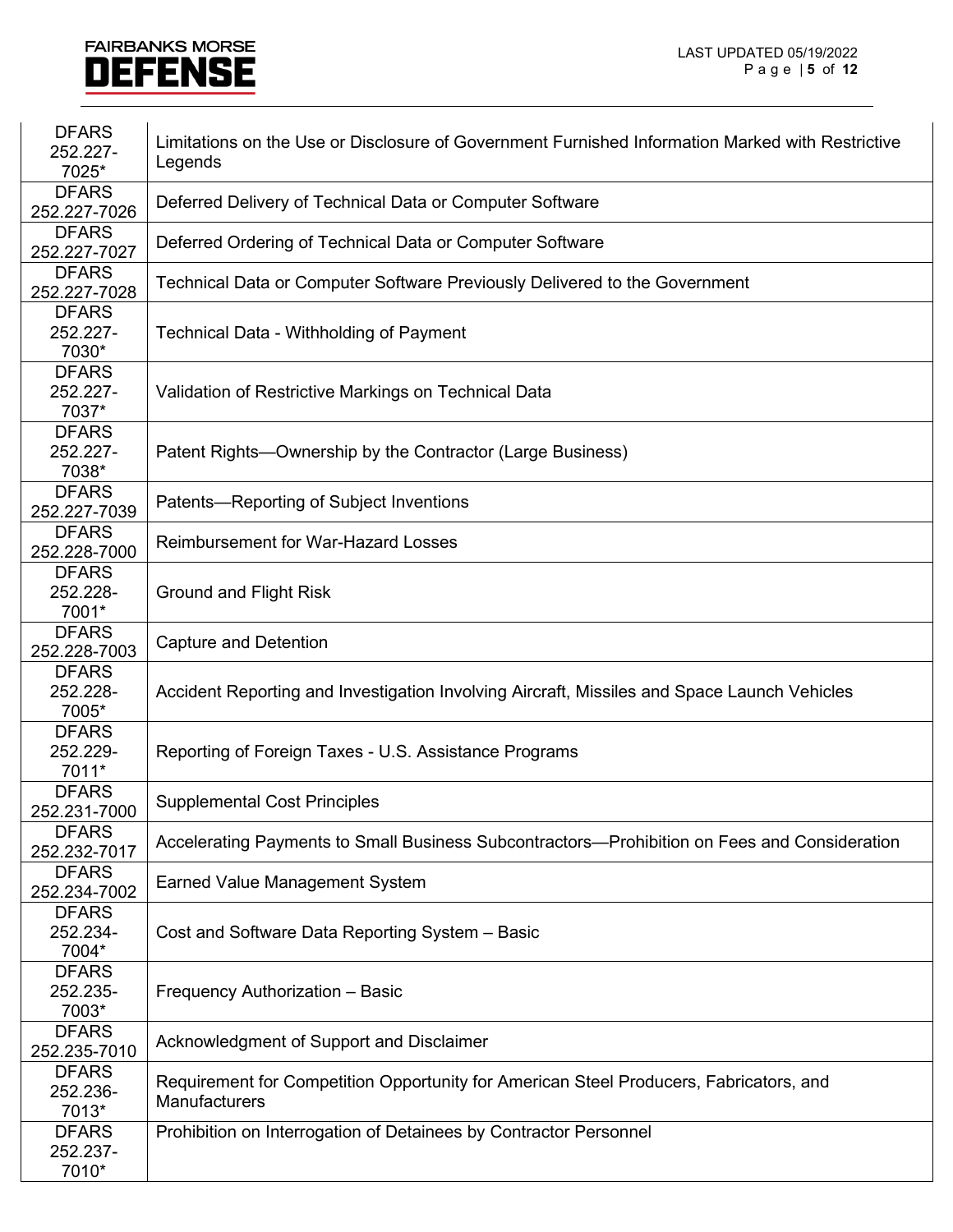| <b>DFARS</b>                 |                                                                                                    |
|------------------------------|----------------------------------------------------------------------------------------------------|
| 252.237-                     | Training for Contractor Personnel Interacting with Detainees                                       |
| 7019*                        |                                                                                                    |
| <b>DFARS</b>                 |                                                                                                    |
| 252.239-7000                 | <b>Protection Against Compromising Emanations</b>                                                  |
| <b>DFARS</b>                 | Information Assurance Contractor Training and Certification                                        |
| 252.239-7001                 |                                                                                                    |
| <b>DFARS</b>                 |                                                                                                    |
| 252.239-                     | <b>Cloud Computing Services</b>                                                                    |
| 7010*                        |                                                                                                    |
| <b>DFARS</b>                 |                                                                                                    |
| 252.239-                     | Telecommunications Security Equipment, Devices, Techniques, and Services                           |
| 7016*                        |                                                                                                    |
| <b>DFARS</b>                 |                                                                                                    |
| 252.239-                     | <b>Supply Chain Risk</b>                                                                           |
| 7018*                        |                                                                                                    |
| <b>DFARS</b>                 |                                                                                                    |
| 252.243-                     | <b>Pricing of Contract Modifications</b>                                                           |
| 7001*                        |                                                                                                    |
| <b>DFARS</b><br>252.243-7002 | Requests for Equitable Adjustment                                                                  |
| <b>DFARS</b>                 |                                                                                                    |
| 252.244-                     | <b>Subcontracts for Commercial Items</b>                                                           |
| 7000*                        |                                                                                                    |
| <b>DFARS</b>                 |                                                                                                    |
| 252.245-7001                 | Tagging, Labeling, and Marking of Government-Furnished Property                                    |
| <b>DFARS</b>                 | Reporting Loss of Government Property (Seller shall forward the information required by the Clause |
| 252.245-7002                 | to Buyer)                                                                                          |
| <b>DFARS</b>                 |                                                                                                    |
| 252.245-7003                 | <b>Contractor Property Management System Administration</b>                                        |
| <b>DFARS</b>                 |                                                                                                    |
| 252.245-7004                 | Reporting, Reutilization, and Disposal                                                             |
| <b>DFARS</b>                 |                                                                                                    |
| 252.246-                     | <b>Warranty of Data</b>                                                                            |
| 7001*                        |                                                                                                    |
| <b>DFARS</b>                 |                                                                                                    |
| 252.246-                     | Notification of Potential Safety Issues                                                            |
| 7003*                        |                                                                                                    |
| <b>DFARS</b>                 | Safety of Facilities, Infrastructure, and Equipment for Military Operations                        |
| 252.246-7004                 |                                                                                                    |
| <b>DFARS</b>                 |                                                                                                    |
| 252.246-                     | <b>Contractor Counterfeit Electronic Part Detection and Avoidance System</b>                       |
| 7007*                        |                                                                                                    |
| <b>DFARS</b>                 |                                                                                                    |
| 252.246-                     | <b>Sources of Electronic Parts</b>                                                                 |
| 7008*                        |                                                                                                    |
| <b>DFARS</b>                 | Pass-Through of Motor Carrier Fuel Surcharge Adjustment to the Cost Bearer                         |
| 252.247-7003                 |                                                                                                    |
| <b>DFARS</b>                 |                                                                                                    |
| 252.247-<br>7023*            | Transportation of Supplies by Sea - Basic                                                          |
|                              |                                                                                                    |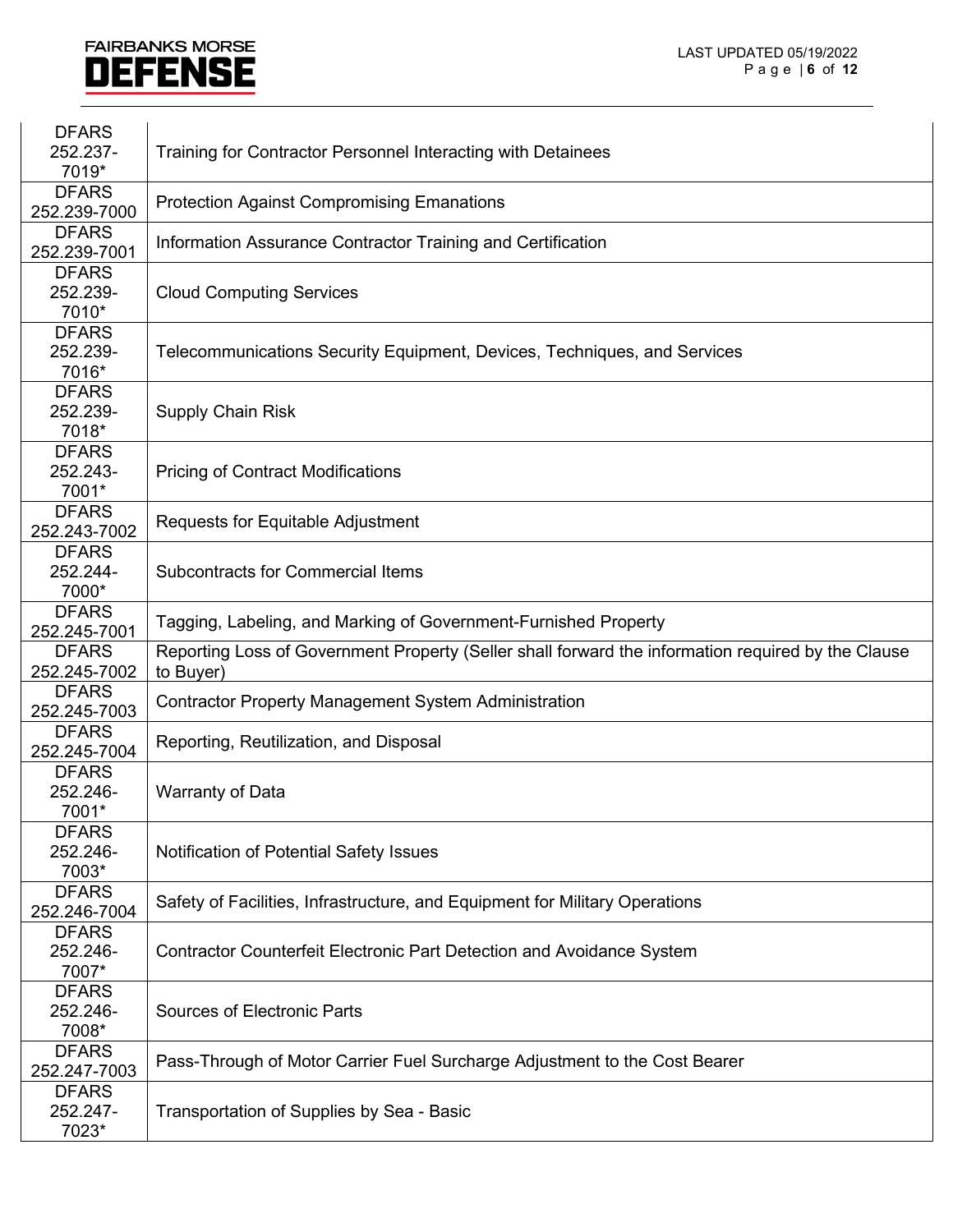| <b>DFARS</b>         |                                                                                                                                      |
|----------------------|--------------------------------------------------------------------------------------------------------------------------------------|
| 252.249-             | Notification of Anticipated Contract Termination or Reduction                                                                        |
| 7002*                |                                                                                                                                      |
| FAR 52.202-          | <b>Definitions</b>                                                                                                                   |
| $1^*$                |                                                                                                                                      |
| FAR 52.203-<br>$6*$  | Restrictions on Subcontractor Sales to the Government                                                                                |
| FAR 52.203-<br>8     | Cancellation, Rescission, and Recovery of Funds for Illegal or Improper Activity                                                     |
| FAR 52.203-<br>$10*$ | Price or Fee Adjustment for Illegal or Improper Activity                                                                             |
| FAR 52.203-<br>$11*$ | Certification and Disclosure Regarding Payments to Influence Certain Federal Transactions                                            |
| FAR 52.203-<br>$12*$ | Limitation on Payments to Influence Certain Federal Transactions                                                                     |
| FAR 52.203-<br>$13*$ | <b>Contractor Code of Business Ethics and Conduct</b>                                                                                |
| FAR 52.203-<br>$14*$ | Display of Hotline Poster(s)                                                                                                         |
| FAR 52.203-<br>$15*$ | Whistleblower Protections Under the American Recovery and Reinvestment Act of 2009                                                   |
| FAR 52.203-<br>$16*$ | <b>Preventing Personal Conflicts of Interest</b>                                                                                     |
| FAR 52.203-<br>17    | Contractor Employee Whistleblower Rights and Requirement To Inform Employees of Whistleblower<br><b>Rights</b>                       |
| FAR 52.203-<br>$19*$ | Prohibition on Requiring Certain Internal Confidentiality Agreements or Statements                                                   |
| FAR 52.203-<br>$3^*$ | <b>Gratuities</b>                                                                                                                    |
| FAR 52.203-          | <b>Anti-Kickback Procedures</b>                                                                                                      |
| FAR 52.204-<br>$10*$ | Reporting Executive Compensation and First-Tier Subcontract Awards                                                                   |
| FAR 52.204-<br>$2^*$ | <b>Security Requirements</b>                                                                                                         |
| FAR 52.204-<br>$21*$ | Basic Safeguarding of Covered Contractor Information Systems                                                                         |
| FAR 52.204-<br>$23*$ | Prohibition on Contracting for Hardware, Software, and Services Developed or Provided by<br>Kaspersky Lab and Other Covered Entities |
| FAR 52.204-<br>$25*$ | Prohibition on Contracting for Certain Telecommunications and Video Surveillance Services or<br>Equipment                            |
| FAR 52.204-<br>$9*$  | Personal Identity Verification of Contractor Personnel                                                                               |
| FAR 52.207-3         | <b>Right of First Refusal of Employment</b>                                                                                          |
| FAR 52.208-8         | Required Sources for Helium and Helium Usage Data                                                                                    |
| FAR 52.209-<br>$10*$ | Prohibition on Contracting with Inverted Domestic Corporations                                                                       |
| FAR 52.209-<br>$6*$  | Protecting the Government's Interest When Subcontracting with Contractor's Debarred, Suspended,<br>or Proposed for Debarment         |
| FAR 52.211-<br>$15*$ | Defense Priority and Allocation Requirements                                                                                         |
| FAR 52.211-<br>$5^*$ | <b>Material Requirements</b>                                                                                                         |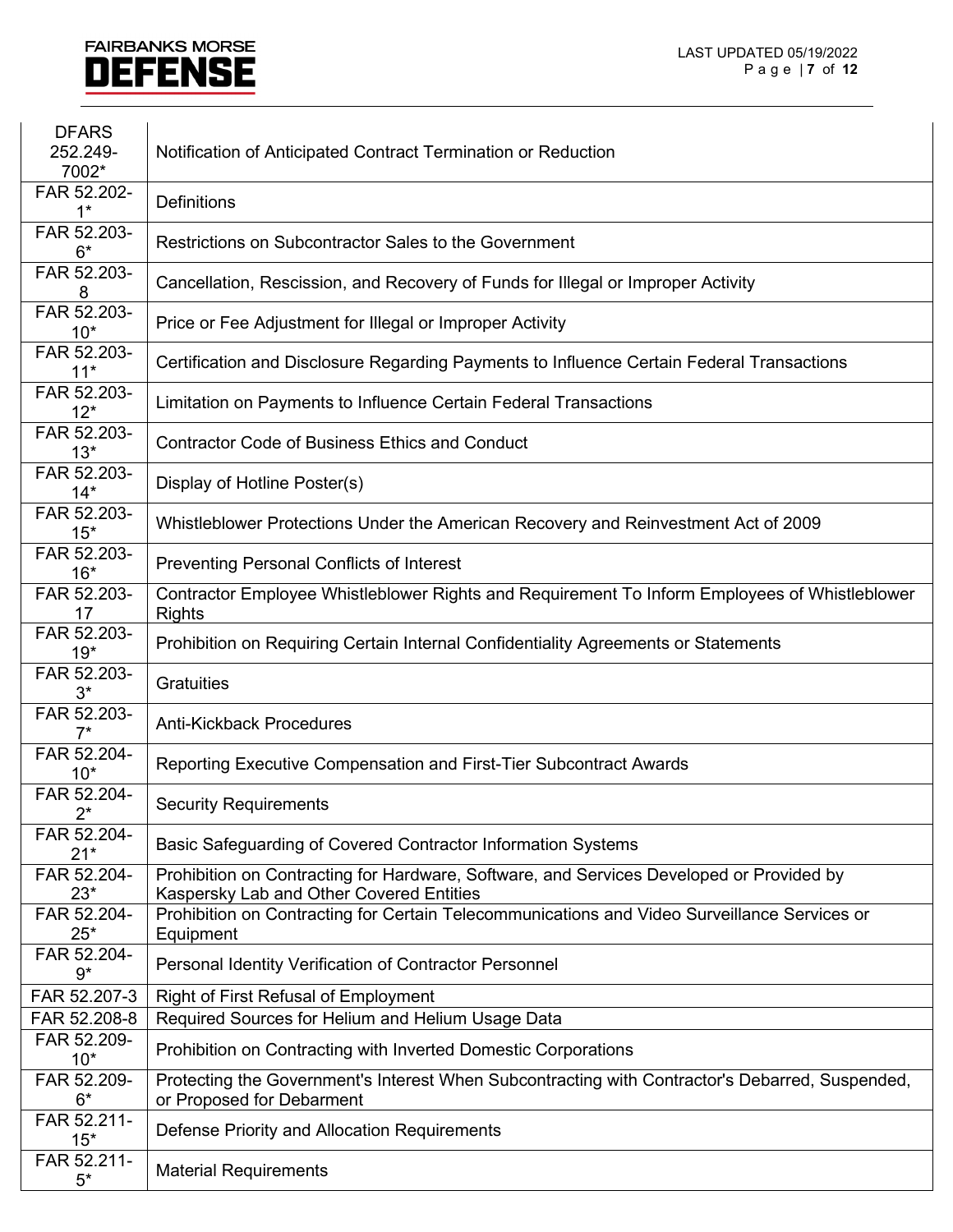| FAR 52.214-<br>$26*$ | Audit and Records - Sealed Bidding                                                      |
|----------------------|-----------------------------------------------------------------------------------------|
| FAR 52.214-<br>$27*$ | Price Reduction for Defective Cost or Pricing Data - Modifications - Sealed Bidding     |
| FAR 52.214-<br>$28*$ | Subcontractor Cost or Pricing Data - Modifications - Sealed Bidding                     |
| FAR 52.215-<br>$10*$ | Price Reduction for Defective Cost or Pricing Data                                      |
| FAR 52.215-<br>$11*$ | Price Reduction for Defective Cost or Pricing Data - Modifications                      |
| FAR 52.215-<br>$12*$ | <b>Subcontractor Cost or Pricing Data</b>                                               |
| FAR 52.215-<br>$13*$ | Subcontractor Cost or Pricing Data - Modifications                                      |
| FAR 52.215-<br>$14*$ | <b>Integrity of Unit Prices</b>                                                         |
| FAR 52.215-<br>$15*$ | <b>Pension Adjustments and Asset Reversions</b>                                         |
| FAR 52.215-<br>16    | <b>Facilities Capital Cost of Money</b>                                                 |
| FAR 52.215-<br>17    | Waiver of Facilities Capital Cost of Money                                              |
| FAR 52.215-<br>$18*$ | Reversions or Adjustment of Plans for Postretirement Benefits (PRB) Other Than Pensions |
| FAR 52.215-<br>$19*$ | Notification of Ownership Changes                                                       |
| FAR 52.215-<br>$2^*$ | <b>Audit and Records - Negotiations</b>                                                 |
| FAR 52.215-<br>$23*$ | Limitations on Pass-Through Charges                                                     |
| FAR 52.216-<br>10    | <b>Incentive Fee</b>                                                                    |
| FAR 52.216-7         | Allowable Cost and Payment                                                              |
| FAR 52.216-8         | <b>Fixed Fee</b>                                                                        |
| FAR 52.219-<br>$8*$  | <b>Utilization of Small Business Concerns</b>                                           |
| FAR 52.219-<br>$9*$  | <b>Small Business Subcontracting Plan</b>                                               |
| FAR 52.222-<br>19    | Child Labor-Cooperation with Authorities and Remedies                                   |
| FAR 52.222-2         | <b>Payment for Overtime Premiums</b>                                                    |
| FAR 52.222-<br>$20*$ | Contracts for Materials, Supplies, Articles, and Equipment                              |
| FAR 52.222-<br>$21*$ | <b>Prohibition of Segregated Facilities</b>                                             |
| FAR 52.222-<br>24    | Preaward On-Site Equal Opportunity Compliance Evaluation                                |
| FAR 52.222-<br>$26*$ | <b>Equal Opportunity</b>                                                                |
| FAR 52.222-<br>$35*$ | <b>Equal Opportunity for Veterans</b>                                                   |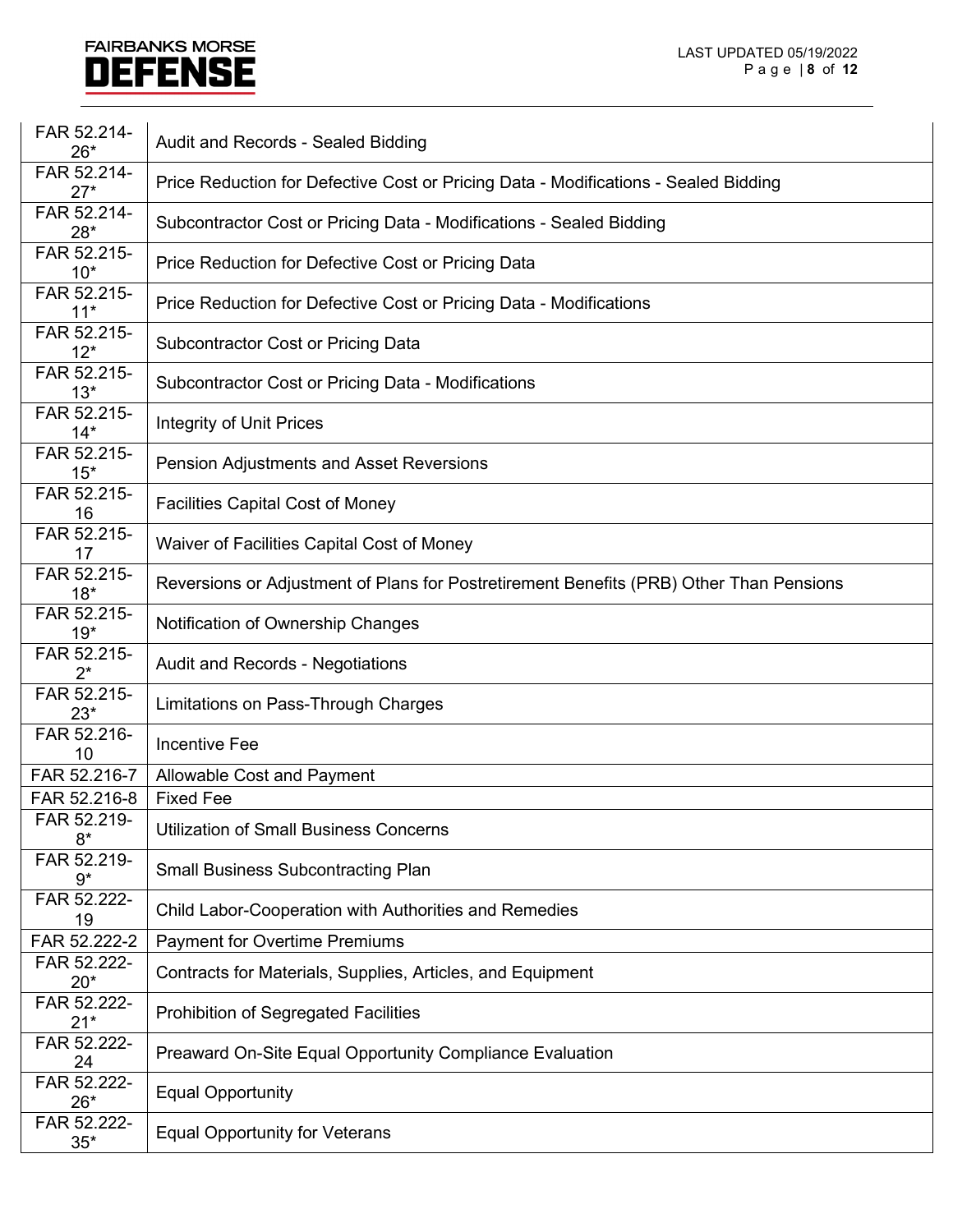| FAR 52.222-<br>$36*$ | Equal Opportunity for Workers with Disabilities                                                                                                              |
|----------------------|--------------------------------------------------------------------------------------------------------------------------------------------------------------|
| FAR 52.222-<br>$37*$ | <b>Employment Reports on Veterans</b>                                                                                                                        |
| FAR 52.222-<br>$4^*$ | Contract Work Hours and Safety Standards Act - Overtime Compensation                                                                                         |
| FAR 52.222-<br>$40*$ | Notification of Employee Rights Under the National Labor Relations Act                                                                                       |
| FAR 52.222-<br>$41*$ | <b>Service Contract Labor Standards</b>                                                                                                                      |
| FAR 52.222-<br>$50*$ | <b>Combating Trafficking in Persons</b>                                                                                                                      |
| FAR 52.222-<br>51    | Exemption from Application of the Service Contract Labor Standards to Contracts for Maintenance,<br>Calibration, or Repair of Certain Equipment-Requirements |
| FAR 52.222-<br>$53*$ | Exemption from Application of the Service Contract Labor Standards to Contracts for Certain<br>Services - Requirements                                       |
| FAR 52.222-<br>$54*$ | <b>Employment Eligibility Verification</b>                                                                                                                   |
| FAR 52.222-<br>55    | Minimum Wages for Contractor Workers Under Executive Order 14026                                                                                             |
| FAR 52.222-<br>62    | Paid Sick Leave Under Executive Order 13706                                                                                                                  |
| FAR 52.223-<br>11    | Ozone-Depleting Substances and High Global Warming Potential Hydrofluorocarbons                                                                              |
| FAR 52.223-<br>12    | Maintenance, Service, Repair or Disposal of Refrigeration Equipment and Air Conditioners                                                                     |
| FAR 52.223-<br>14    | Acquisition of EPEAT-Registered Televisions                                                                                                                  |
| FAR 52.223-<br>15    | <b>Energy Efficiency in Energy-Consuming Products</b>                                                                                                        |
| FAR 52.223-<br>17    | Affirmative Procurement of EPA-designated Items in Service and Construction Contracts                                                                        |
| FAR 52.223-<br>$18*$ | Encouraging Contractor Policies to Ban Text Messaging While Driving                                                                                          |
| FAR 52.223-<br>20    | Aerosols                                                                                                                                                     |
| FAR 52.223-<br>21    | Foams                                                                                                                                                        |
| FAR 52.223-<br>3*    | Hazardous Material Identification and Material Safety Data                                                                                                   |
| FAR 52.223-5         | Pollution Prevention and Right-to-Know Information                                                                                                           |
| FAR 52.223-<br>$7^*$ | <b>Notice of Radioactive Materials</b>                                                                                                                       |
| FAR 52.223-<br>99    | Ensuring Adequate COVID Safety Protocols for Federal Contractors                                                                                             |
| FAR 52.224-<br>$2^*$ | <b>Privacy Act</b>                                                                                                                                           |
| FAR 52.224-3         | <b>Privacy Training</b>                                                                                                                                      |
| FAR 52.225-<br>$1^*$ | <b>Buy American Act - Supplies</b>                                                                                                                           |
| FAR 52.225-<br>$13*$ | <b>Restrictions on Certain Foreign Purchases</b>                                                                                                             |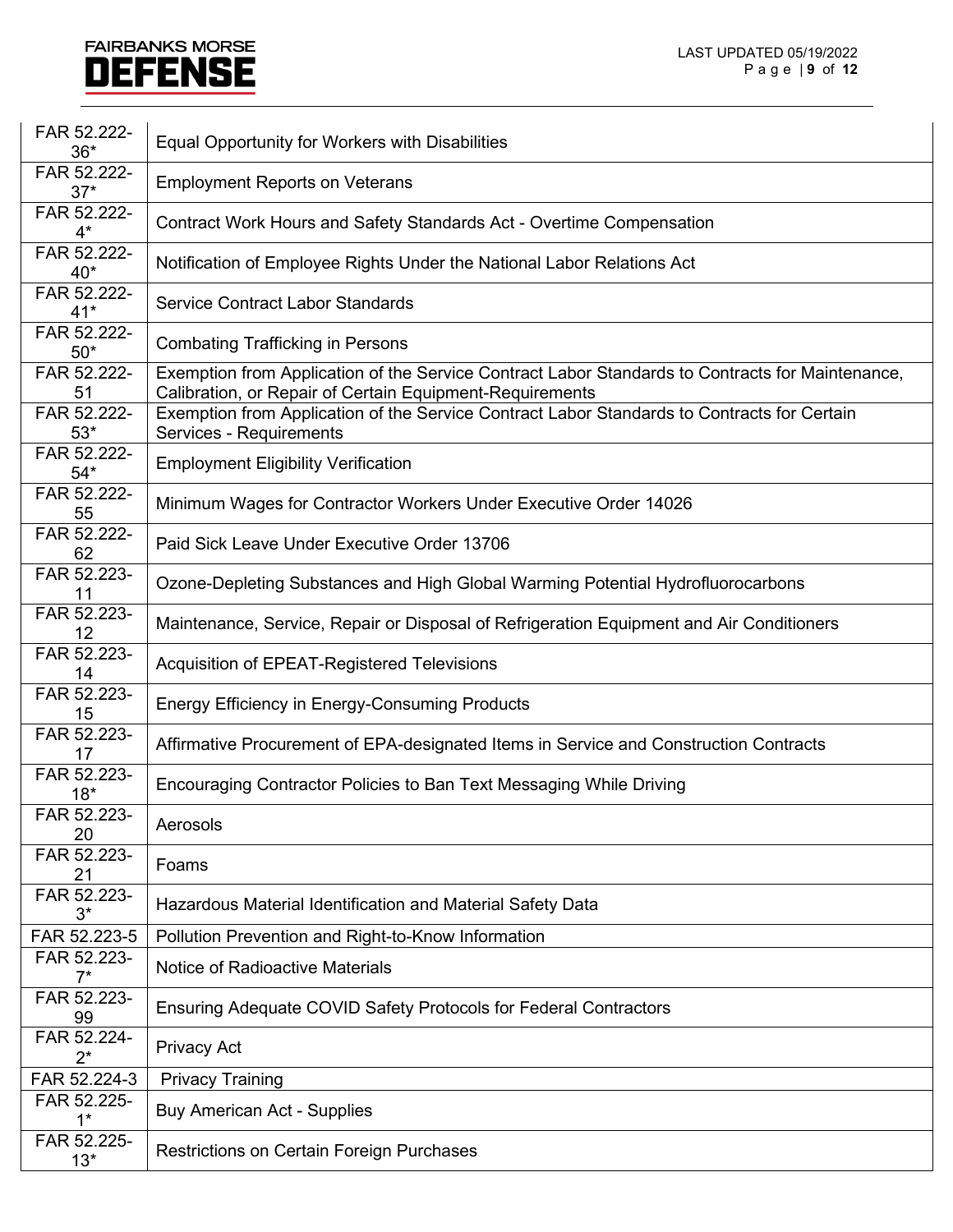| FAR 52.225-<br>3*    | Buy American Act - Free Trade Agreements - Israeli Trade Act                   |
|----------------------|--------------------------------------------------------------------------------|
| FAR 52.225-<br>5*    | <b>Trade Agreements</b>                                                        |
| FAR 52.225-<br>$8*$  | Duty-free Entry                                                                |
| FAR 52.227-<br>$1^*$ | <b>Authorization and Consent</b>                                               |
| FAR 52.227-<br>$10*$ | Filing of Patent Applications - Classified Subject Matter                      |
| FAR 52.227-<br>$11*$ | Patent Rights - Ownership by the Contractor                                    |
| FAR 52.227-<br>13    | Patent Rights-Ownership by the Government                                      |
| FAR 52.227-<br>$14*$ | Rights in Data - General                                                       |
| FAR 52.227-<br>16    | <b>Additional Data Requirements</b>                                            |
| FAR 52.227-<br>17    | <b>Rights in Data-Special Works</b>                                            |
| FAR 52.227-<br>18    | <b>Rights in Data-Existing Works</b>                                           |
| FAR 52.227-<br>19    | <b>Commercial Computer Software License</b>                                    |
| FAR 52.227-<br>$2^*$ | Notice and Assistance Regarding Patent and Copyright Infringement              |
| FAR 52.227-<br>21    | Technical Data Declaration, Revision, and Withholding of Payment-Major Systems |
| FAR 52.227-<br>22    | Major System-Minimum Rights                                                    |
| FAR 52.227-<br>23    | Rights to Proposal Data (Technical)                                            |
| FAR 52.227-<br>$9*$  | <b>Refund of Royalties</b>                                                     |
| FAR 52.228-<br>$3^*$ | Workers' Compensation Insurance (Defense Base Act)                             |
| FAR 52.228-4         | Workers' Compensation and War-Hazard Insurance Overseas                        |
| FAR 52.228-<br>$5*$  | Insurance - Work on Government Installation                                    |
| FAR 52.229-<br>3*    | Federal, State, and Local Taxes                                                |
| FAR 52.230-<br>$2^*$ | <b>Cost Accounting Standards</b>                                               |
| FAR 52.230-<br>$3^*$ | Disclosure and Consistency of Cost Accounting Practices                        |
| FAR 52.230-4         | Disclosure and Consistency of Cost Accounting Practices-Foreign Concerns       |
| FAR 52.230-<br>$5^*$ | <b>Cost Accounting Standards - Educational Institution</b>                     |
| FAR 52.230-<br>$6*$  | Administration of Cost Accounting Standards                                    |
| FAR 52.232-<br>17    | Interest                                                                       |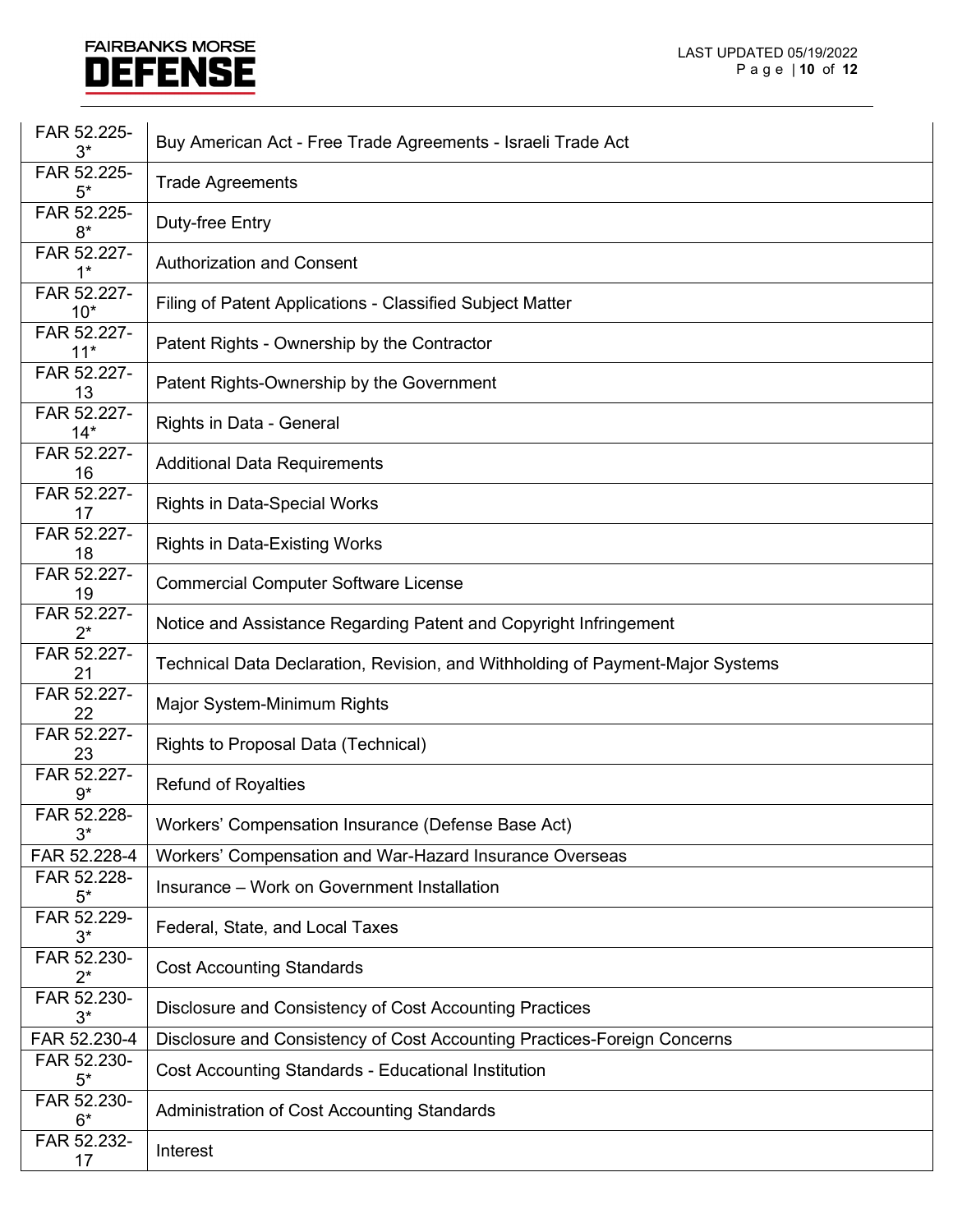| FAR 52.232-<br>20          | <b>Limitation of Cost</b>                                             |
|----------------------------|-----------------------------------------------------------------------|
| FAR 52.232-<br>22          | <b>Limitation of Funds</b>                                            |
| FAR 52.232-<br>$25*$       | <b>Prompt Payment</b>                                                 |
| FAR 52.232-<br>39          | Unenforceability of Unauthorized Obligations                          |
| FAR 52.232-<br>40*         | Providing Accelerated Payments to Small Business Subcontractors       |
| FAR 52.232-7               | Payments under Time-and-Materials and Labor-Hour Contracts            |
| FAR 52.233-<br>$3^*$       | <b>Protest after Award</b>                                            |
| FAR 52.233-<br>$4^*$       | Applicable Law for Breach of Contract Claim                           |
| FAR 52.234-<br>$1*$        | Industrial Resources Developed Under Defense Production Act Title III |
| FAR 52.234-4               | <b>Earned Value Management System</b>                                 |
| FAR 52.236-<br>$13*$       | <b>Accident Prevention</b>                                            |
| FAR 52.237-2               | Protection of Government Buildings, Equipment, and Vegetation         |
| FAR 52.237-3               | <b>Continuity of Services</b>                                         |
| FAR 52.239-1               | <b>Privacy or Security Safeguards</b>                                 |
| FAR 52.242-<br>$13*$       | Bankruptcy                                                            |
| FAR 52.242-<br>15          | Stop-Work Order                                                       |
| FAR 52.242-<br>17          | Government Delay of Work                                              |
| FAR 52.242-5               | <b>Payments to Small Business Subcontractors</b>                      |
| FAR 52.243-6               | <b>Change Order Accounting</b>                                        |
| FAR 52.244-<br>$5*$        | <b>Competition in Subcontracting</b>                                  |
| FAR 52.244-<br>$6*$        | <b>Subcontracts for Commercial Items</b>                              |
| FAR 52.245-<br>$1^*$       | <b>Government Property</b>                                            |
| FAR 52.245-<br>$9*$        | Use and Charges                                                       |
| FAR 52.246-<br>$16*$       | <b>Responsibility for Supplies</b>                                    |
| FAR 52.246-<br>$2^{\star}$ | Inspection of Supplies - Fixed Price                                  |
| FAR 52.246-<br>26          | <b>Reporting Nonconforming Items</b>                                  |
| FAR 52.246-3               | Inspection of Supplies-Cost-Reimbursement                             |
| FAR 52.246-4               | Inspection of Services-Fixed-Price                                    |
| FAR 52.246-5               | Inspection of Services-Cost-Reimbursement                             |
| FAR 52.246-6               | Inspection-Time-and-Material and Labor-Hour                           |
| FAR 52.246-7               | Inspection of Research and Development-Fixed-Price                    |
| FAR 52.246-8               | Inspection of Research and Development-Cost-Reimbursement             |